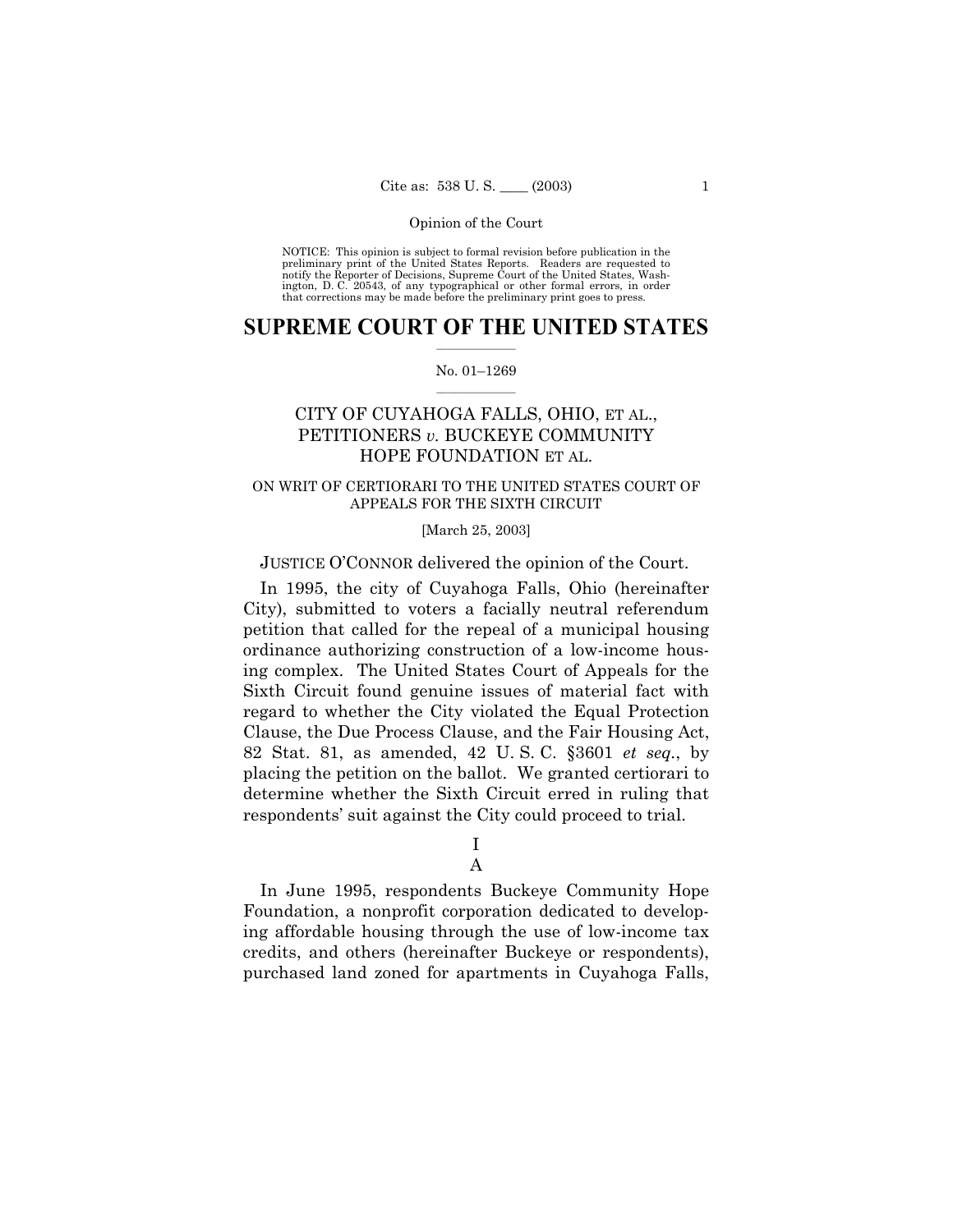Ohio. In February 1996, Buckeye submitted a site plan for Pleasant Meadows, a multifamily, low-income housing complex, to the city planning commission. Residents of Cuyahoga Falls immediately expressed opposition to the proposal. See 263 F. 3d 627, 630 (CA6 2001). After respondents agreed to various conditions, including that it build an earthen wall surrounded by a fence on one side of the complex, the commission unanimously approved the site plan and submitted it to the city council for final authorization.

As the final approval process unfolded, public opposition to the plan resurfaced and eventually coalesced into a referendum petition drive. See Cuyahoga Falls City Charter, Art. 9, ß2 (hereinafter City Charter), App. 14 (giving voters "the power to approve or reject at the polls any ordinance or resolution passed by the Council" within 30 days of the ordinance's passage). At city council meetings and independent gatherings, some of which the mayor attended to express his personal opposition to the site plan, citizens of Cuyahoga Falls voiced various concerns: that the development would cause crime and drug activity to escalate, that families with children would move in, and that the complex would attract a population similar to the one on Prange Drive, the Cityís only African-American neighborhood. See, *e.g.*, 263 F. 3d, at 636–637; App. 98, 139, 191; Tr. 182–185, 270, 316. Nevertheless, because the plan met all municipal zoning requirements, the city council approved the project on April 1, 1996, through City Ordinance No. 48-1996.

On April 29, a group of citizens filed a formal petition with the City requesting that the ordinance be repealed or submitted to a popular vote. Pursuant to the City Charter, which provides that an ordinance challenged by a petition "shall [not] go into effect until approved by a majority" of voters, the filing stayed the implementation of the site plan. Art. 9, ß2, App. 15. On April 30, respon-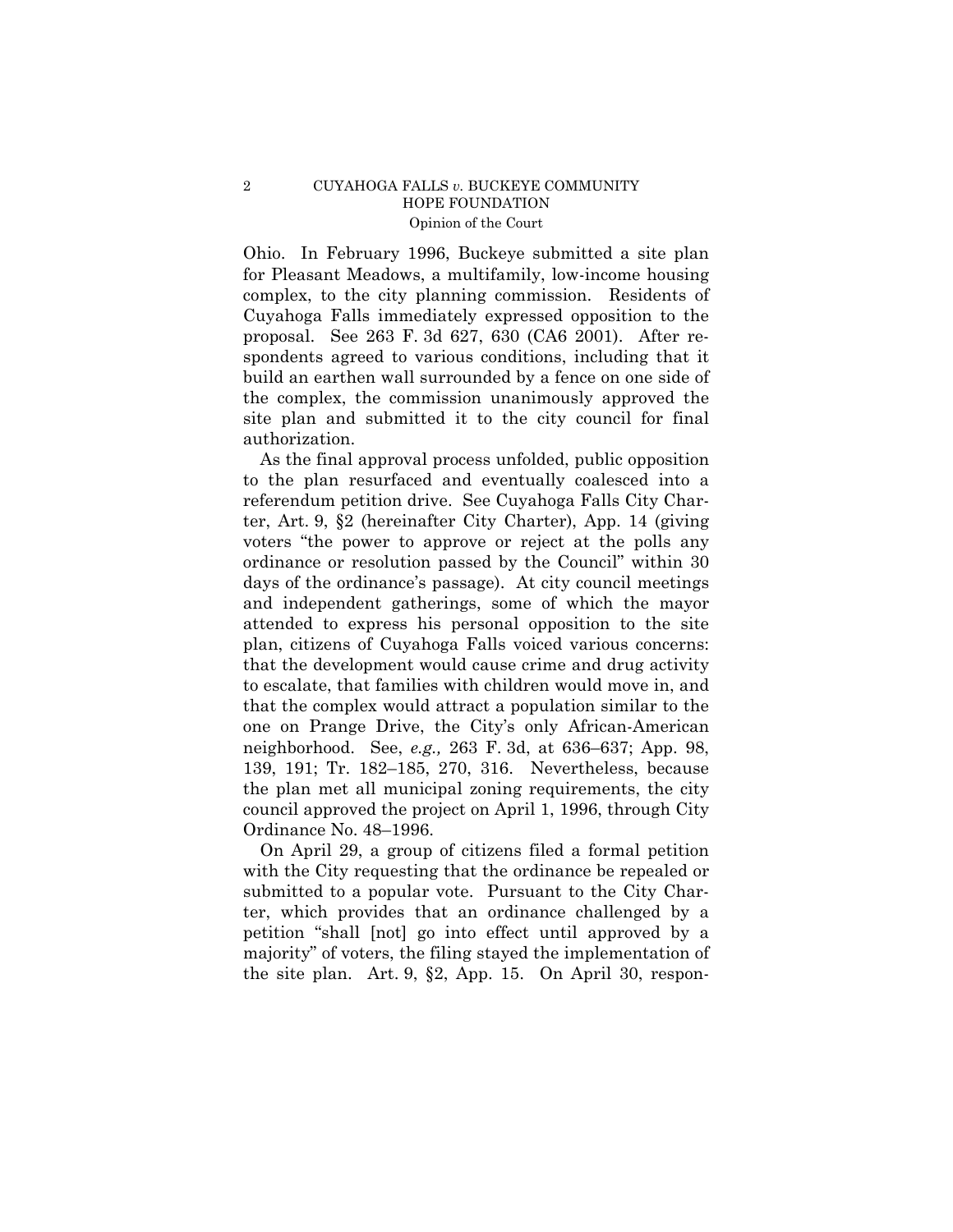dents sought an injunction against the petition in state court, arguing that the Ohio Constitution does not authorize popular referendums on administrative matters. On May 31, the Court of Common Pleas denied the injunction. *Buckeye Community Hope Foundation* v. *Cuyahoga Falls*, Civ. No. 96–05–1701, (Summit County), App. to Pet. for Cert. 255a. A month later, respondents nonetheless requested building permits from the City in order to begin construction. On June 26, the city engineer rejected the request after being advised by the city law director that the permits "could not be issued because the site plan ordinance 'does not take effect' due to the petitions." 263 F. 3d, at 633.

In November 1996, the voters of Cuyahoga Falls passed the referendum, thus repealing Ordinance No.  $48-1996$ . In a joint stipulation, however, the parties agreed that the results of the election would not be certified until the litigation over the referendum was resolved. See Stipulation and Jointly Agreed upon Preliminary Injunction Order in No. 5:96 CV 1458 (ND Ohio, Nov. 25, 1996). In July 1998, the Ohio Supreme Court, having initially concluded that the referendum was proper, reversed itself and declared the referendum unconstitutional. *Buckeye Community Hope Foundation* v. *Cuyahoga Falls*, 82 Ohio St. 3d 539, 697 N. E. 2d 181 (holding that the Ohio State Constitution authorizes referendums only in relation to legislative acts, not administrative acts, such as the siteplan ordinance). The City subsequently issued the building permits, and Buckeye commenced construction of Pleasant Meadows.

In July 1996, with the state-court litigation still pending, respondents filed suit in federal court against the City and several city officials, seeking an injunction ordering the City to issue the building permits, as well as declara-

B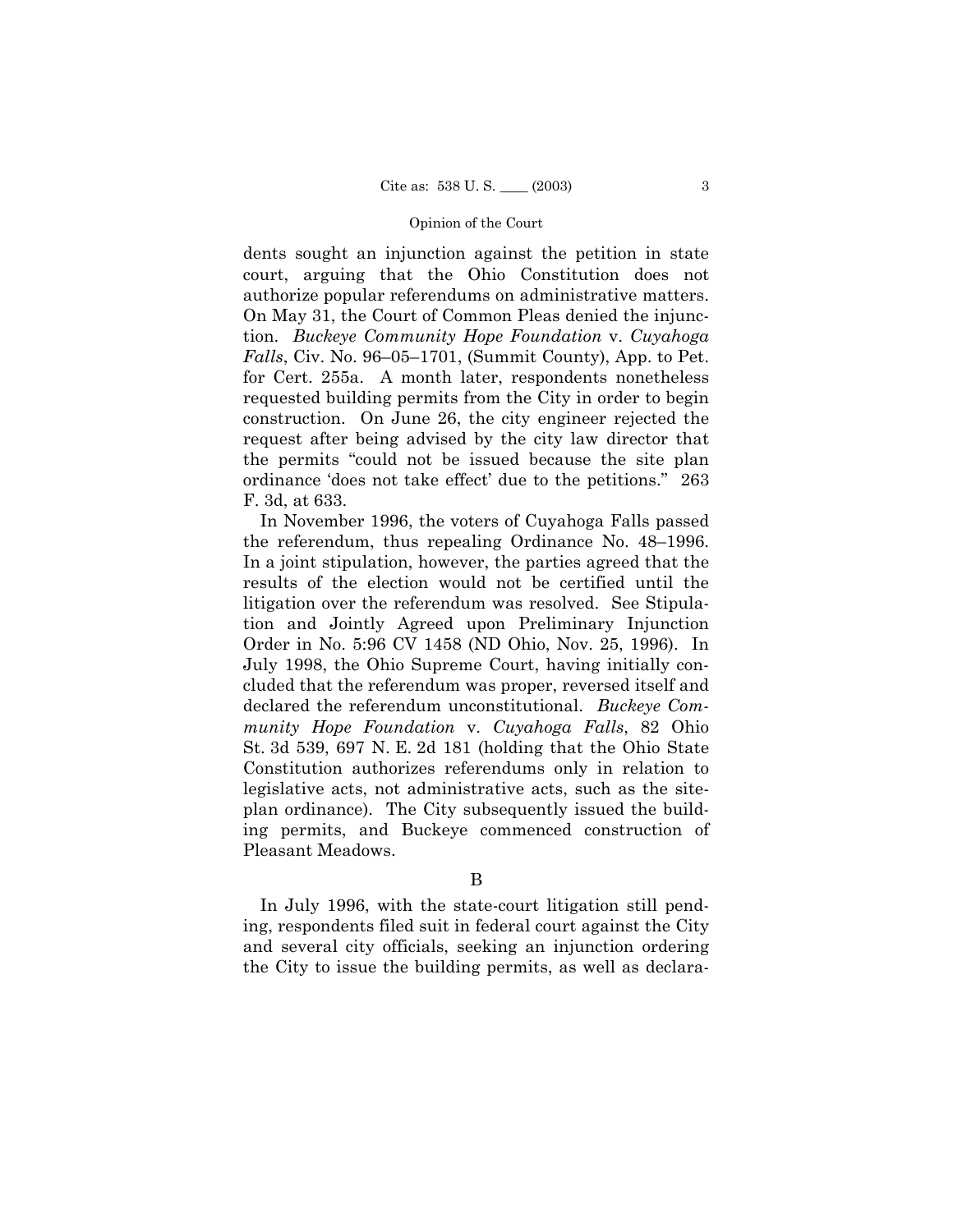tory and monetary relief. Buckeye alleged that "in allowing a site plan approval ordinance to be submitted to the electors of Cuyahoga Falls through a referendum and in rejecting [its] application for building permits," the City and its officials violated the Equal Protection and Due Process Clauses of the Fourteenth Amendment, as well as the Fair Housing Act, 42 U. S. C. ß3601. Complaint in No. 5:96 CV 1458 ¶1 (ND Ohio, July 5, 1996) (hereinafter Complaint). In June 1997, the District Court dismissed the case against the mayor in his individual capacity but denied the Cityís motion for summary judgment on the equal protection and due process claims, concluding that genuine issues of material fact existed as to both claims. 970 F. Supp. 1289, 1308 (ND Ohio 1997). After the Ohio Supreme Court declared the referendum invalid in 1998, thus reducing respondents' action to a claim for damages for the delay in construction, the City and its officials again moved for summary judgment. On November 19, 1999, the District Court granted the motion on all counts. Civ. No. 5:96 CV 1458, App. to Pet. for Cert. 35a.

The Court of Appeals for the Sixth Circuit reversed. As to respondentsí equal protection claim, the court concluded that they had produced sufficient evidence to go to trial on the allegation that the City, by allowing the referendum petition to stay the implementation of the site plan, gave effect to the racial bias reflected in the public's opposition to the project. See 263 F. 3d, at 639. The court then held that even if respondents failed to prove intentional discrimination, they stated a valid claim under the Fair Housing Act on the theory that the Cityís actions had a disparate impact based on race and family status. See *Id.,* at 640. Finally, the court concluded that a genuine issue of material fact existed as to whether the City, by denying respondents the benefit of the lawfully approved site plan, engaged in arbitrary and irrational government conduct in violation of substantive due process. *Id.,* at 644. We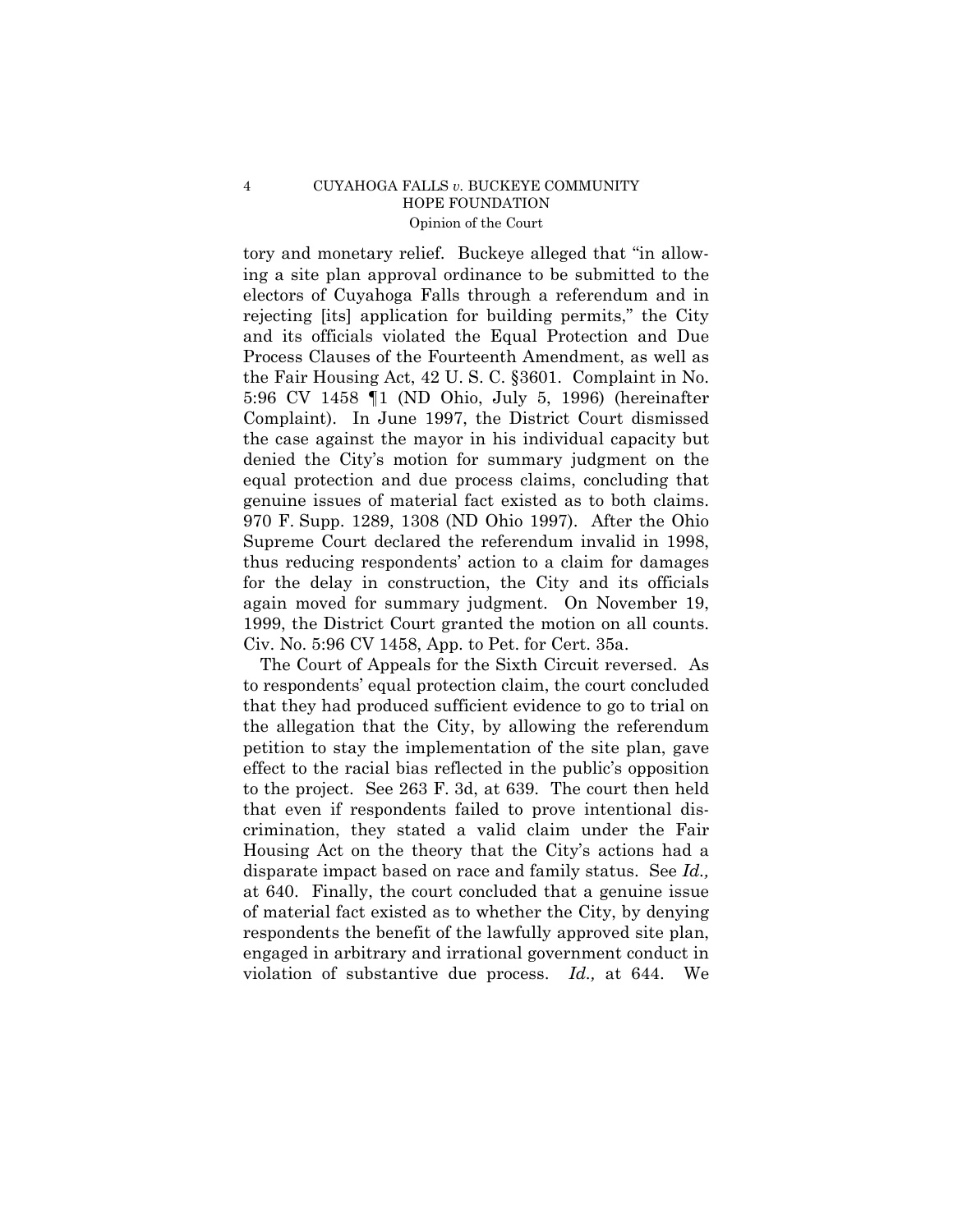granted certiorari, 536 U. S. 938 (2002), and now reverse the constitutional holdings and vacate the Fair Housing Act holding.

### II

Respondents allege that by submitting the petition to the voters and refusing to issue building permits while the petition was pending, the City and its officials violated the Equal Protection Clause. See Complaint ¶41. Petitioners claim that the Sixth Circuit went astray by ascribing the motivations of a handful of citizens supportive of the referendum to the City. We agree with petitioners that respondents have failed to present sufficient evidence of an equal protection violation to survive summary judgment.

We have made clear that "[p]roof of racially discriminatory intent or purpose is required" to show a violation of the Equal Protection Clause. *Arlington Heights* v. *Metropolitan Housing Development Corp.,* 429 U. S. 252, 265 (1977) (citing *Washington* v. *Davis,* 426 U. S. 229 (1976)). In deciding the equal protection question, the Sixth Circuit erred in relying on cases in which we have subjected enacted, discretionary measures to equal protection scrutiny and treated decisionmakers' statements as evidence of such intent. See 263 F. 3d, at 634–635 (citing *Cleburne* v. *Cleburne Living Center, Inc.,* 473 U. S. 432, 448 (1985); *Arlington Heights* v. *Metropolitan Housing Development Corp., supra,* at 268; and *Hunter* v. *Erickson,* 393 U. S. 385, 392 (1969)). Because respondents claim injury from the referendum petitioning *process* and not from the referendum itself—which never went into effect—these cases are inapposite. Ultimately, neither of the official acts respondents challenge reflects the intent required to support equal protection liability.

First, in submitting the referendum petition to the voters, the City acted pursuant to the requirements of its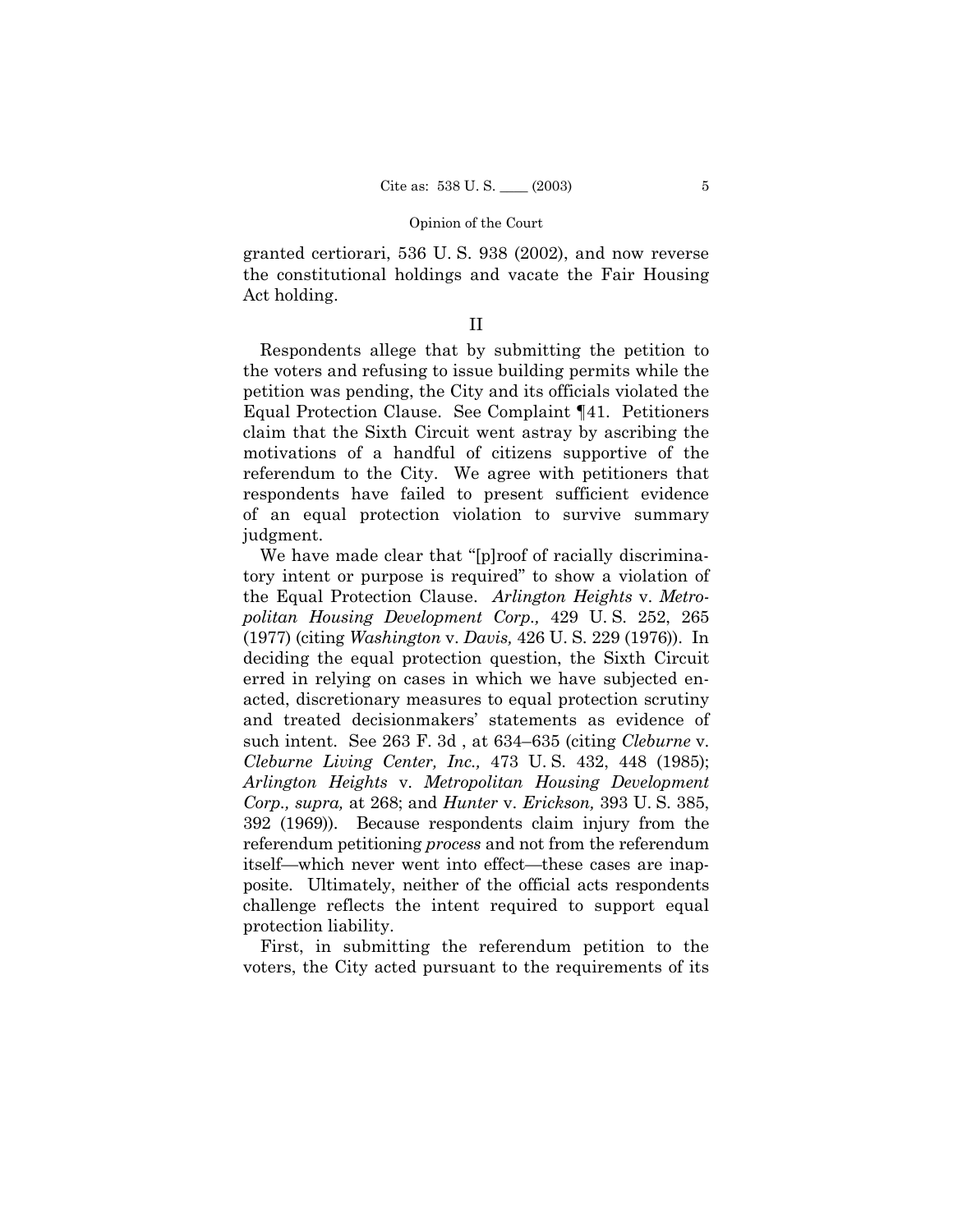charter, which sets out a facially neutral petitioning procedure. See Art. 9, ß2. By placing the referendum on the ballot, the City did not enact the referendum and therefore cannot be said to have given effect to voters' allegedly discriminatory motives for supporting the petition. Similarly, the city engineer, in refusing to issue the building permits while the referendum was still pending, performed a nondiscretionary, ministerial act. He acted in response to the city law director's instruction that the building permits "could not  $\dots$  issue" because the City Charter prohibited a challenged site-plan ordinance from going into effect until "approved by a majority of those voting thereon," *ibid.* See 263 F. 3d, at 633. Respondents point to no evidence suggesting that these official acts were themselves motivated by racial animus. Respondents do not, for example, offer evidence that the City followed the obligations set forth in its charter *because of* the referendumís discriminatory purpose, or that city officials would have selectively refused to follow standard charter procedures in a different case.

Instead, to establish discriminatory intent, respondents and the Sixth Circuit both rely heavily on evidence of allegedly discriminatory voter sentiment. See  $id$ , at  $635-$ 637. But statements made by private individuals in the course of a citizen-driven petition drive, while sometimes relevant to equal protection analysis, see *supra,* at 5, do not, in and of themselves, constitute state action for the purposes of the Fourteenth Amendment. Cf. *Blum* v. *Yaretsky*, 457 U.S. 991, 1002–1003 (1982) ("The principle has become firmly embedded in our constitutional law that the action inhibited by the first section of the Fourteenth Amendment is only such action as may fairly be said to be that of the States<sup>*n*</sup>) (quoting *Shelley* v. *Kraemer*, 334 U.S. 1, 13 (1948)). Moreover, respondents put forth no evidence that the "private motives [that] triggered" the referendum drive "can fairly be attributable to the State." *Blum* v.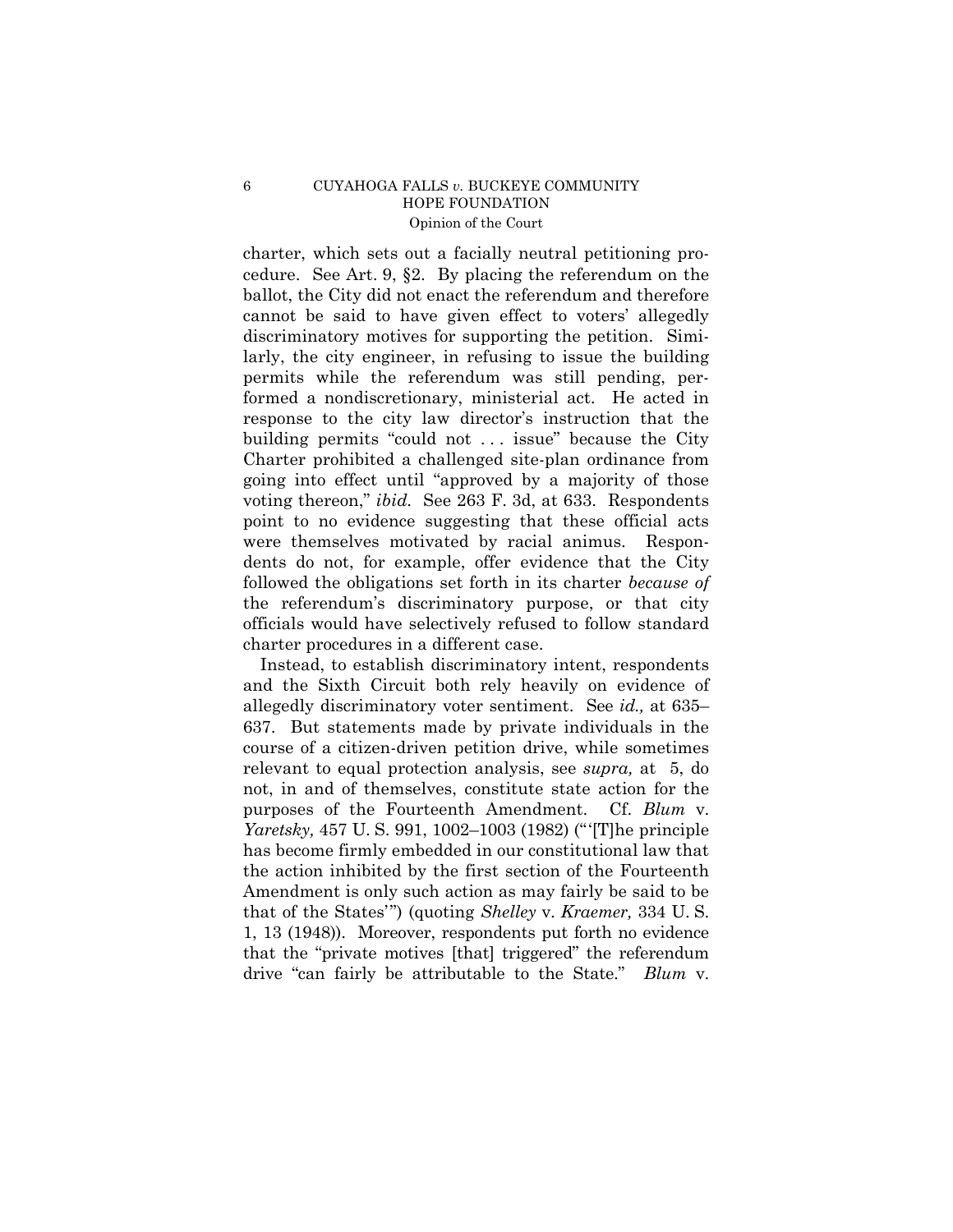*Yaretsky, supra,* at 1004.

In fact, by adhering to charter procedures, city officials enabled public debate on the referendum to take place, thus advancing significant First Amendment interests. In assessing the referendum as a "basic instrument of democratic government,î *Eastlake* v. *Forest City Enterprises, Inc.,* 426 U. S. 668, 679 (1976), we have observed that ì[p]rovisions for referendums demonstrate devotion to democracy, not to bias, discrimination, or prejudice," *James* v. *Valtierra,* 402 U. S. 137, 141 (1971). And our well established First Amendment admonition that "government may not prohibit the expression of an idea simply because society finds the idea itself offensive or disagreeable,î *Texas* v. *Johnson,* 491 U. S. 397, 414 (1989), dovetails with the notion that all citizens, regardless of the content of their ideas, have the right to petition their government. Cf. *Meyer* v. *Grant*, 486 U.S. 414, 421–422 (1988) (describing the circulation of an initiative petition as "core political speech"); *Police Dept. of Chicago* v. *Mosley,* 408 U.S. 92, 96 (1972) ("[G]overnment may not grant the use of a forum to people whose views it finds acceptable, but deny use to those wishing to express less favored or more controversial views"). Again, statements made by decisionmakers or referendum sponsors during deliberation over a referendum may constitute relevant evidence of discriminatory intent in a challenge to an ultimately enacted initiative. See, *e.g., Washington* v. *Seattle School Dist. No. 1,* 458 U. S. 457, 471 (1982) (considering statements of initiative sponsors in subjecting enacted referendum to equal protection scrutiny); *Arlington Heights* v. *Metropolitan Housing Development Corp.,* 429 U. S., at 268. But respondents do not challenge an enacted referendum.

In their brief to this Court, respondents offer an alternate theory of equal protection liability: that city officials, including the mayor, acted in concert with private citizens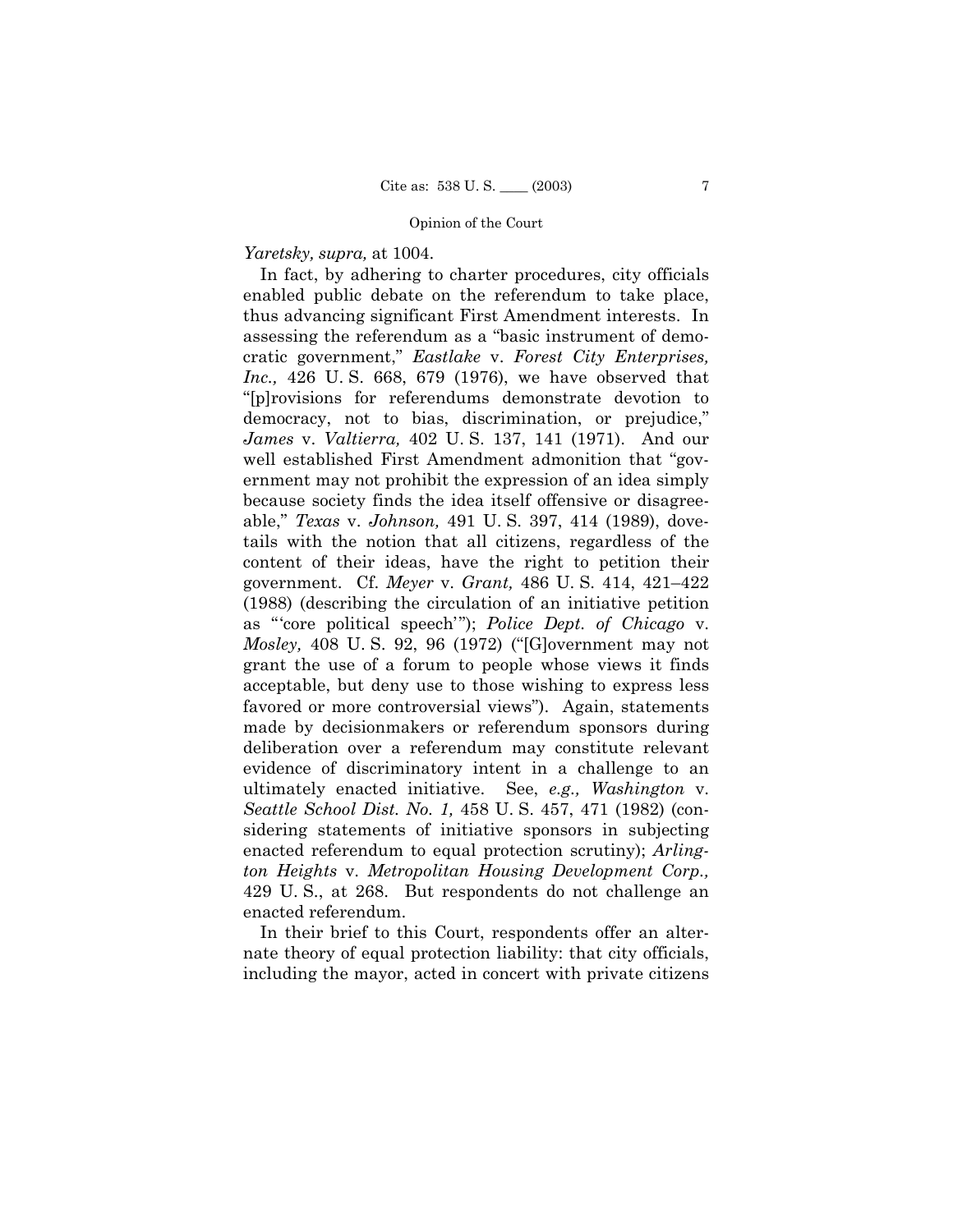to prevent Pleasant Meadows from being built because of the race and family status of its likely residents. See Brief for Respondents 12–26; Tr. of Oral Arg. 33–34, 36–40, 43. Respondents allege, among other things, that the city law director prompted disgruntled voters to file the petition, that the city council intentionally delayed its deliberations to thwart the development, and that the mayor stoked the public opposition. See Brief for Respondents 17. Not only did the courts below not directly address this theory of liability, but respondents also appear to have disavowed this claim at oral argument, focusing instead on the denial of the permits. See Tr. of Oral Arg.  $37-38$ .

What is more, respondents never articulated a cognizable legal claim on these grounds. Respondents fail to show that city officials exercised any power over voters' decisionmaking during the drive, much less the kind of "coercive power" either "overt or covert" that would render the voters' actions and statements, for all intents and purposes, state action. *Blum* v. *Yaretsky,* 457 U. S., at 1004. Nor, as noted above, do respondents show that the voters' sentiments can be attributed in any way to the state actors against which it has brought suit. See *ibid.* Indeed, in finding a genuine issue of material fact with regard to intent, the Sixth Circuit relied almost entirely on apparently independent statements by private citizens. See 263 F. 3d, at  $635-637$ . And in dismissing the claim against the mayor in his individual capacity, the District Court found no evidence that he orchestrated the referendum. See 970 F. Supp., at 1321. Respondents thus fail to present an equal protection claim sufficient to survive summary judgment.

## III

In evaluating respondents' substantive due process claim, the Sixth Circuit found, as a threshold matter, that respondents had a legitimate claim of entitlement to the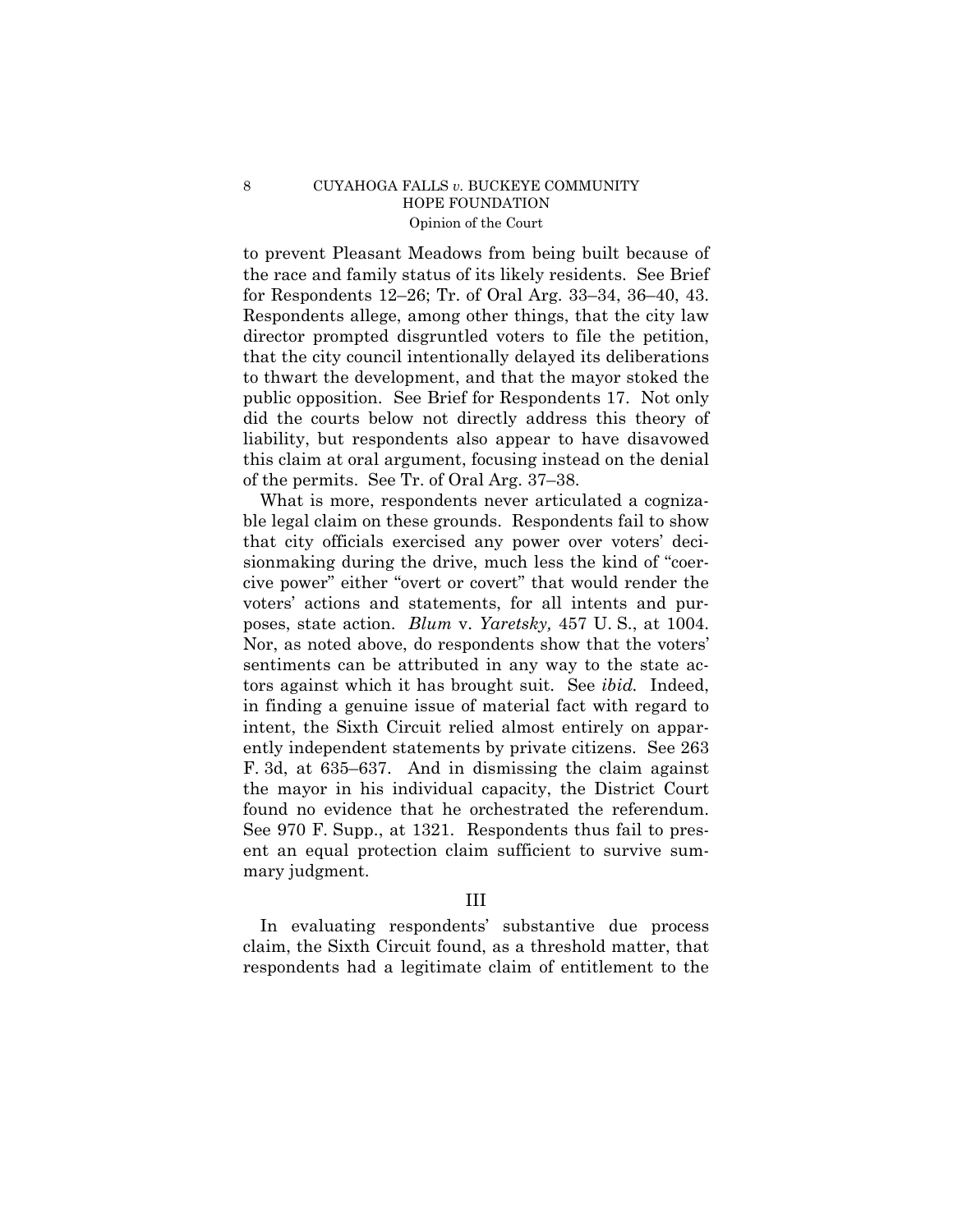building permits, and therefore a property interest in those permits, in light of the city council's approval of the site plan. See 263 F. 3d, at 642. The court then held that respondents had presented sufficient evidence to survive summary judgment on their claim that the City engaged in arbitrary conduct by denying respondents the benefit of the plan. *Id.,* at 644. Both in their complaint and before this Court, respondents contend that the City violated substantive due process, not only for the reason articulated by the Sixth Circuit, but also on the grounds that the Cityís submission of an administrative land-use determination to the charter's referendum procedures constituted *per se* arbitrary conduct. See Complaint ¶¶39, 43; Brief for Respondents  $32-49$ . We find no merit in either claim.

We need not decide whether respondents possessed a property interest in the building permits, because the city engineer's refusal to issue the permits while the petition was pending in no sense constituted egregious or arbitrary government conduct. See *County of Sacramento* v. *Lewis,* 523 U. S. 833, 846 (1998) (noting that in our evaluations of "abusive executive action," we have held that "only the most egregious official conduct can be said to be ëarbitrary in the constitutional sense<sup>"</sup>). In light of the charter's provision that "[n]o such ordinance [challenged by a petition] shall go into effect until approved by a majority of those voting thereon," Art. 9,  $\S2$ , App. 15, the law director's instruction to the engineer to not issue the permits represented an eminently rational directive. Indeed, the site plan, by law, could not be implemented until the voters passed on the referendum.

Respondentsí second theory of liability has no basis in our precedent. As a matter of federal constitutional law, we have rejected the distinction that respondents ask us to draw, and that the Ohio Supreme Court drew as a matter of state law, between legislative and administrative referendums. In *Eastlake* v. *Forest City Enterprises, Inc.,* 426